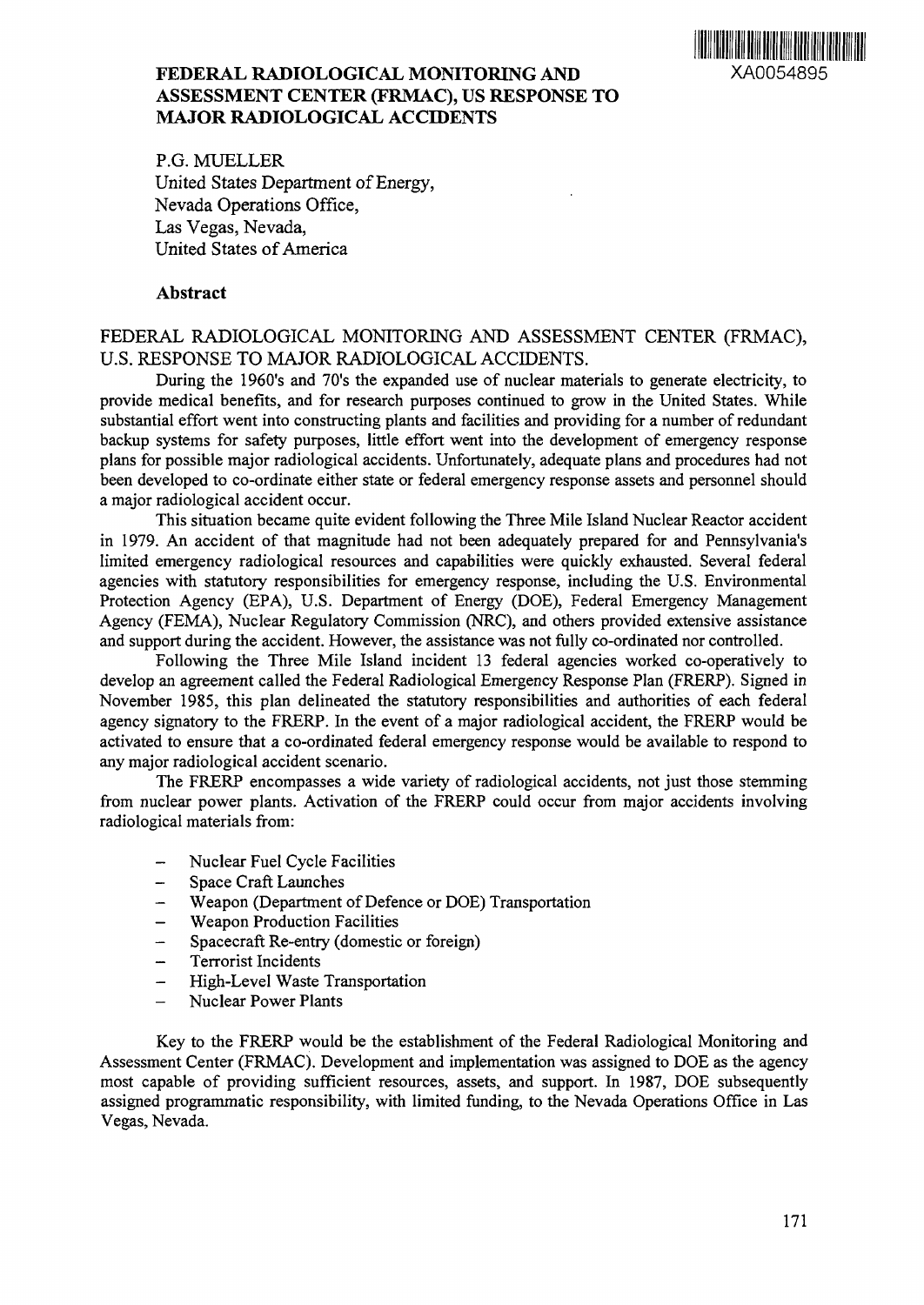#### 1. RECOGNIZED STATE RESPONSIBILITIES

Under the FRERP the states are clearly established as the recognised and primary decision-maker for any public protective actions required outside the boundaries of the facility ("off-site") experiencing the accident. FRMAC will provide the state(s) with the necessary radiological information so that educated and informed decisions can be made.

Additionally, the FRERP establishes an operational framework through the FRMAC for co-ordinating the radiological monitoring and assessment activities of all federal agencies during a response to radiological emergencies affecting the United States and its territories. The operational FRMAC is the designated federal technical centre for the "on-scene" coordination of federal monitoring and assessment activities. FRMAC assets and resources are intended to augment state resources.

FRMAC's purpose and objectives are to provide an organizational structure to monitor and analyse radiological data after a radiation accident and to provide rapid and accurate dose assessment for areas over which radiation has passed, or on which radiation has been deposited. FRMAC assessments and data are provided in total to both the Lead Federal Agency (LFA) and the state.

### 2. ACTIVATION

Most of the FRMAC response assets are located at the DOE Remote Sensing Laboratory (RSL), Nellis Air Force Base, Las Vegas, Nevada. RSL is operated by EG&G Energy Measurements, Inc. Upon notification, this equipment can be quickly loaded onto military C-141's or C-130's or commercial aircraft. For this reason, FRMAC would typically be located near a large airport. The FRMAC staging and operations facility should be capable of providing a minimum of 10,000 square feet of space.

#### 3. OPERATIONAL FEDERAL ASSISTANCE

In addition to providing monitoring and assessment assistance to the state, FRMAC also provides a wide range of assistance from a number of federal agencies. Since FRMAC operations can employ some 400+ people during a major radiological emergency, federal assistance is designed to ensure that FRMAC activities impact local economies as little as possible.

The monitoring of radiological data from fixed wing and rotary aircraft is among the more sophisticated capabilities of the FRMAC. These state-of-the-art technical instruments can provide the clearest, most defined overall radiological picture of a contaminated area. These Aerial Measurements Survey (AMS) aircraft have already flown hundreds of routine surveys and detection missions. Aerial surveys are among the first and most important radiological survey work conducted by FRMAC during the initial phase of an accident. Existing AMS instrumentation and equipment can be affixed to U.S. military aircraft and foreign aircraft, if necessary.

Predictive fallout patterns are available to the FRMAC from the Lawrence Livermore National Laboratory (LLNL), Atmospheric Release Advisory Capability (ARAC) models. ARAC was instrumental in determining the fallout patterns associated with the Chernobyl accident in 1986. This capability is present and available during any FRMAC operation via a dedicated phone line to the LLNL computer. ARAC models can be augmented with the use of other radiological predictive models available from the NRC, the National Oceanic and Atmospheric Administration (NOAA), as well as utilities and states.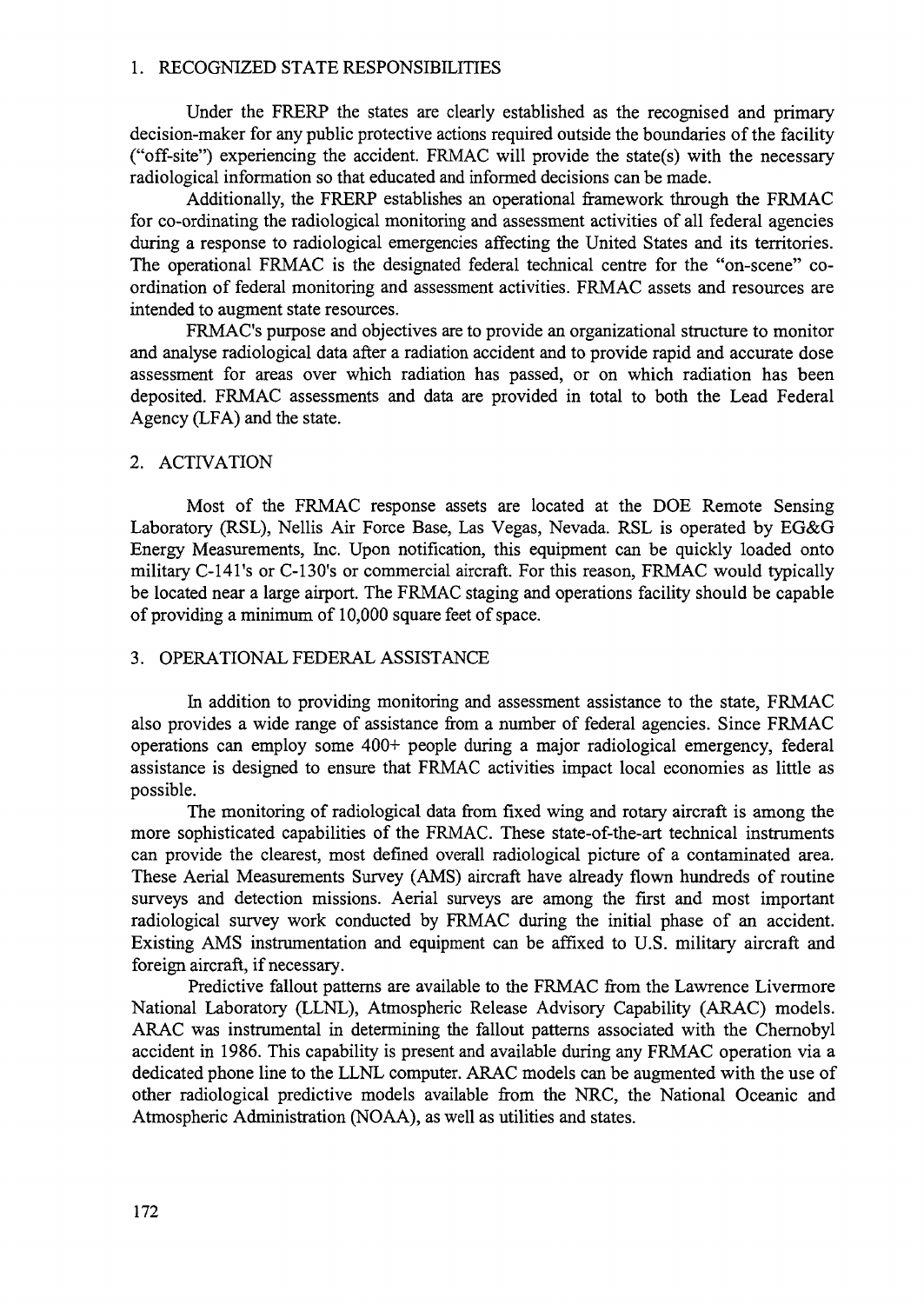FRMAC assets include extensive communication equipment. The FRMAC can independently operate nearly 300 telephones with a satellite hook-up to the INMARSAT (International Maritime Satellite) system. As a result, this system would have no impact on the local telephone system. In time, FRMAC will ensure that direct microwave communication links are established between the FRMAC, the state's Emergency Operations Facility, and FEMA's Disaster Field Office.

## 4. FRMAC FIELD ORGANIZATION

Figure 1 depicts the FRMAC Field Organization. This organizational structure has been developed and adapted from those used in many exercises, including federal full-field, nuclear power plant, and FRERP exercises. The complete chart of key personnel, indicated on the figure, represents the requirements needed to implement FRMAC operations in the event of a large, full-scale deployment. In the event of a smaller incident, the FRMAC field organization would remain the same; however, some job functions might be combined, since fewer professionals and assets would be necessary to augment state resources and personnel. The FRMAC Director is a DOE/NV-appointed senior DOE official designated with the responsibility of managing a FRMAC. The FRMAC director co-ordinates and directs all FRMAC personnel who may be provided by any DOE Operations Office, contractor, or other federal or *state* agencies. It is the responsibility of the FRMAC director to provide information to both the state and the LFA, simultaneously.



*FIG. 1. FRMAC ORGANIZATION*

Another key position within the FRMAC is that of the Senior Scientific Advisor, who provides the FRMAC Director with an independent overview of the radiological condition and environmental impact of the radiological accident. This individual would typically be highly respected expert in the field of radiation health and safety.